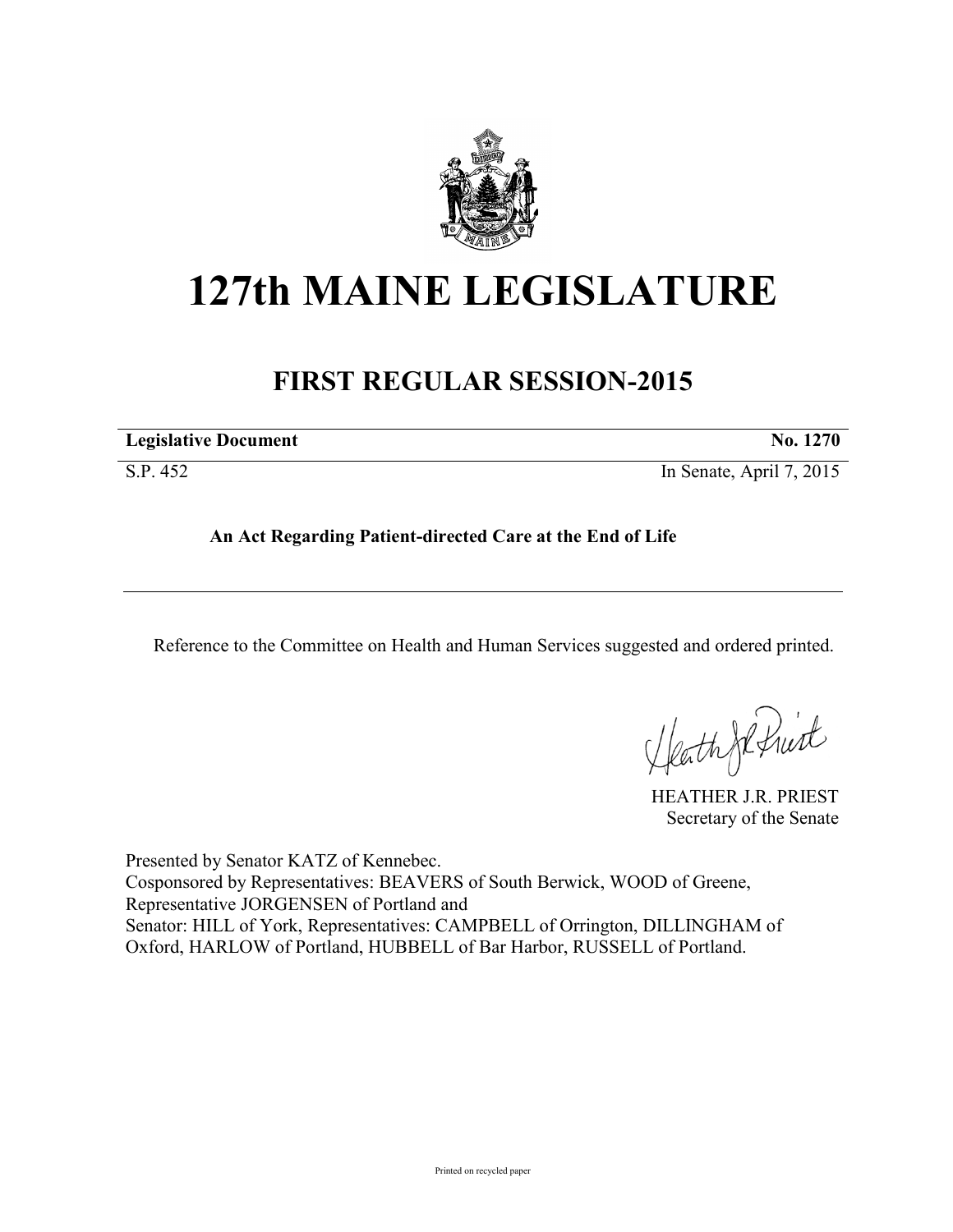| 1              | Be it enacted by the People of the State of Maine as follows:                               |
|----------------|---------------------------------------------------------------------------------------------|
| $\overline{2}$ | Sec. 1. 24 MRSA §2908 is enacted to read:                                                   |
| 3              | §2908. Patient-directed care at the end of life                                             |
| $\overline{4}$ | <b>1. Definitions.</b> As used in this section, unless the context otherwise indicates, the |
| 5              | following terms have the following meanings.                                                |
| 6              | A. "Bona fide physician-patient relationship" means a treating or consulting                |
| 7              | relationship in the course of which a physician has completed a full assessment of a        |
| 8              | patient's medical history and current medical condition, including a personal physical      |
| 9              | examination.                                                                                |
| 10             | B. "Capable" means that a patient has the ability to make and communicate health            |
| 11             | care decisions to a physician, including communication through persons familiar with        |
| 12             | the patient's manner of communicating if those persons are available.                       |
| 13             | C. "Health care facility" means a hospital, psychiatric hospital or nursing facility        |
| 14             | licensed under Title 22, chapter 405 or a residential care facility licensed under Title    |
| 15             | 22, chapter 1663.                                                                           |
| 16             | D. "Health care provider" means a person licensed by this State to provide health           |
| 17             | care or administer health care or dispense medication, a partnership or corporation         |
| 18             | made up of such persons or an officer, employee or agent of such a person acting in         |
| 19             | the course and scope of employment, agency or contract. "Health care provider"              |
| 20             | includes a physician.                                                                       |
| 21             | E. "Impaired judgment" means the inability of a person to sufficiently understand or        |
| 22             | appreciate the relevant facts necessary to make an informed decision.                       |
| 23             | F. "Interested person" means a patient's physician; a person who is a relative of a         |
| 24             | patient by blood, marriage or adoption; a person who knows that the person would be         |
| 25             | entitled upon a patient's death to any portion of the estate or assets of the patient       |
| 26             | under any will or trust, by operation of law or by contract; or an owner, operator or       |
| 27             | employee of a health care facility where a patient is receiving medical treatment or is     |
| 28             | a resident.                                                                                 |
| 29             | G. "Palliative care" means care that eases or relieves pain or discomfort.                  |
| 30             | H. "Patient" means an adult who is a resident of this State and who is terminally ill       |
| 31             | and has a limited life expectancy in the opinion of the person's physician.                 |
| 32             | "Physician" means an individual licensed to practice medicine under Title 32,               |
| 33             | chapter 36 or 48.                                                                           |
| 34             | J. "Terminal condition" means an incurable and irreversible disease that will, within       |
| 35             | reasonable medical judgment, result in death within 6 months.                               |
| 36             | 2. Right to information. A patient has a right to information regarding all treatment       |
| 37             | options reasonably available for the care of the patient, including, but not limited to,    |
| 38             | information in response to specific questions about the foreseeable risks and benefits of   |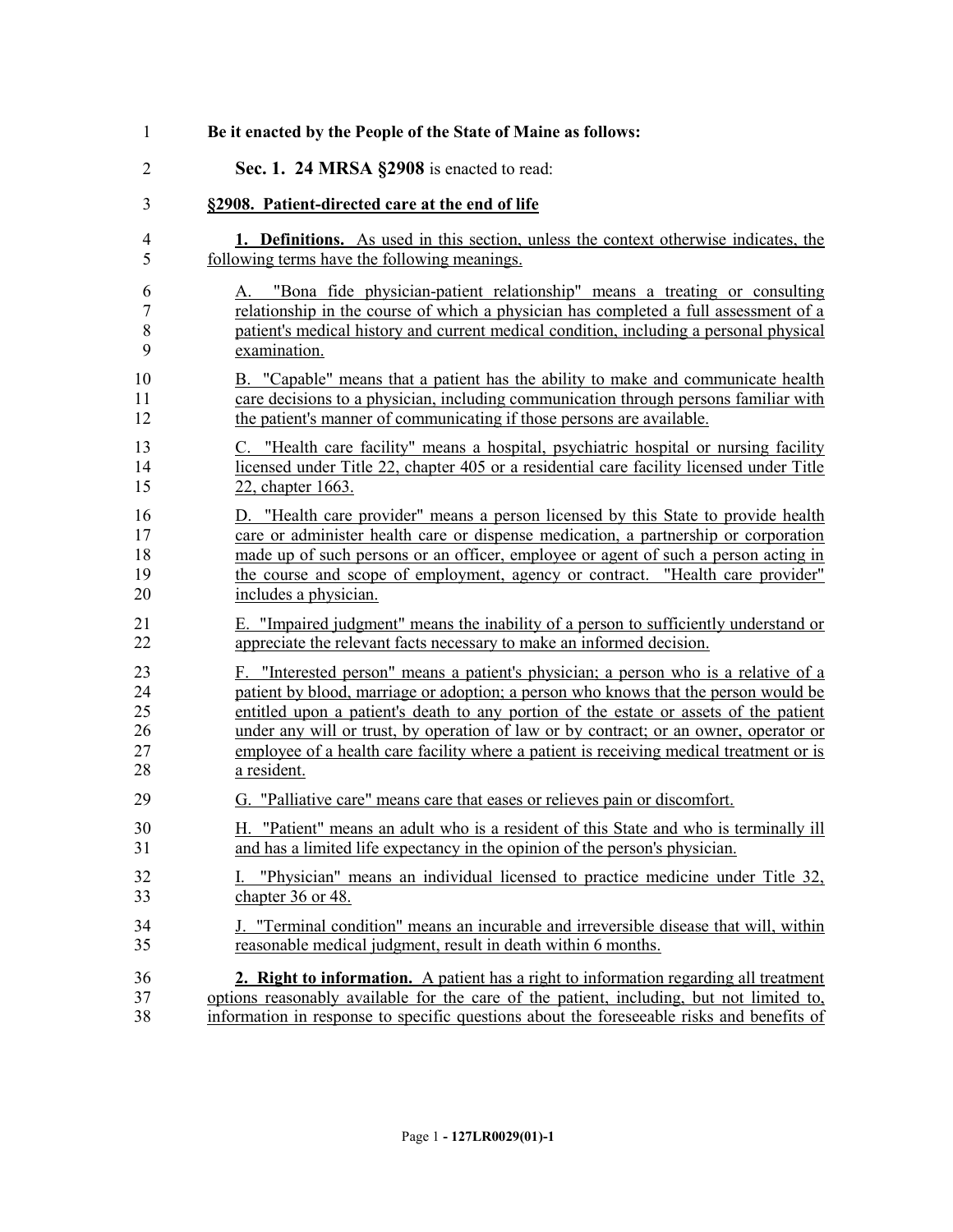medication, without the physician withholding requested information regardless of the purpose of the questions or the nature of the information.

 **3. Patient-physician communication.** A physician who provides information to a patient under subsection 2 may not, because of providing that information, be considered to be assisting in or contributing to a patient's independent decision to self-administer a lethal dose of medication. An exchange of information between a patient and a physician under subsection 2 may not be used to establish civil or criminal liability or professional disciplinary action under Title 32, chapter 36 or 48.

 **4. Requirements for prescription and documentation; immunity.** A physician who complies with the requirements of this section is not subject to any civil or criminal liability or professional disciplinary action if the physician in good faith prescribes to a patient with whom the physician has a bona fide physician-patient relationship medication that the patient subsequently self-administers for the purpose of hastening the patient's death. In order for a physician to prescribe the medication under this subsection, all of the actions set out in paragraphs A and B must be taken by the patient and the physician and documented as set out in this subsection.

- 17 A. The patient shall complete the following actions:
- (1) Make an initial oral request to the physician while in the physician's physical presence for medication to be self-administered for the purpose of hastening the patient's death;
- (2) At least 15 days after the initial request, make a 2nd request to the physician while in the physician's physical presence for medication to be self-administered for the purpose of hastening the patient's death, at which time the physician must offer the patient an opportunity to rescind the request;

 (3) At least one day after the 2nd request, make a written request for medication to be self-administered for the purpose of hastening the patient's death. The request must be signed by the patient in the presence of 2 or more witnesses who are adults and are not interested persons and who must sign the document and affirm that the patient appears to understand the nature of the document and appears to be free from duress or undue influence at the time of signing the document; and

- (4) If the physician plans to submit the prescription for medication to a pharmacist, sign a statement of written consent to the action and direct the pharmacist to deliver the medication to the patient or to a person whom the patient names to receive the medication from the pharmacist.
- B. The physician shall complete the following actions:
- (1) Determine, based on physical examination of the patient and review of the patient's medical records, that the patient meets the definition of "patient" as provided in subsection 1, paragraph H, is capable and is making a voluntary request and an informed decision;
- (2) Include in the patient's medical record the following: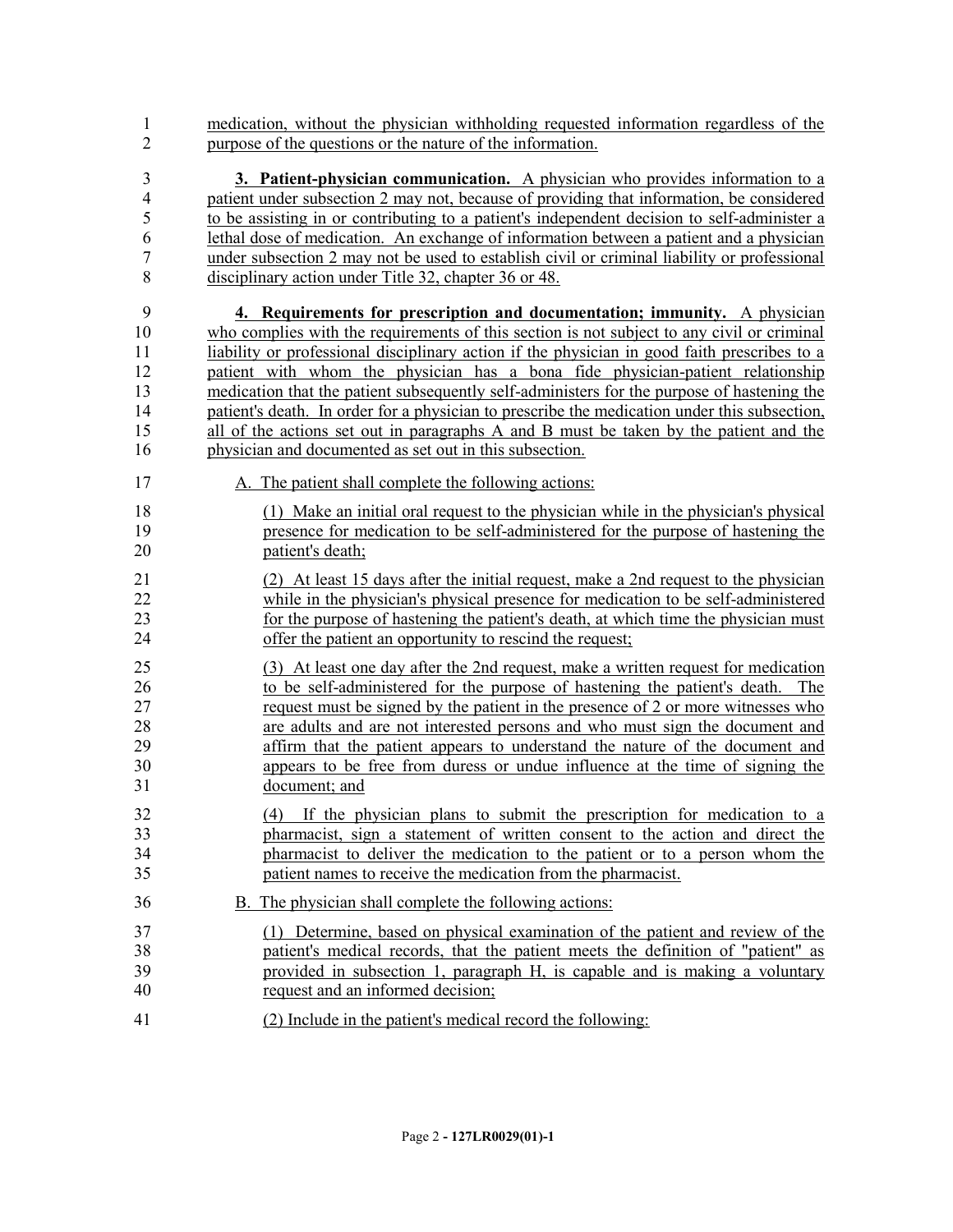| 1              | (a) Documentation of the initial and 2nd oral requests made under paragraph        |
|----------------|------------------------------------------------------------------------------------|
| $\overline{2}$ | $\overline{A}$ , subparagraphs (1) and (2), including the wording of the requests; |
| $\mathfrak{Z}$ | (b) A statement that the physician offered the patient an opportunity to           |
| $\overline{4}$ | rescind the 2nd oral request made under paragraph A, subparagraph (2) and          |
| 5              | the opportunity to rescind the written request at any time, including the          |
| 6              | wording of the offers of opportunities to rescind;                                 |
| 7              | (c) A statement that the physician has informed the patient orally and in          |
| 8              | writing of the following:                                                          |
| 9              | (i) The patient's medical diagnosis;                                               |
| 10             | (ii) The patient's medical prognosis, including acknowledgment that the            |
| 11             | physician's prediction of the patient's life expectancy is an estimate based       |
| 12             | on the physician's best medical judgment and is not a guarantee of the             |
| 13             | actual time remaining in the patient's life and that the patient could live        |
| 14             | longer than the time predicted;                                                    |
| 15             | (iii) The range of treatment options appropriate for the patient and the           |
| 16             | patient's diagnosis;                                                               |
| 17             | (iv) If the patient is not enrolled in hospice care, all feasible end-of-life      |
| 18             | services, including palliative care, comfort care, hospice care and pain           |
| 19             | control;                                                                           |
| 20             | (v) The range of possible results, including, but not limited to, potential        |
| 21             | risks associated with taking the medication to be prescribed; and                  |
| 22             | (vi) The probable result of taking the medication to be prescribed;                |
| 23             | (d) A statement that the physician referred the patient to a 2nd physician for     |
| 24             | medical confirmation of the diagnosis and prognosis;                               |
| 25             | (e) A statement that the patient meets the definition of "patient" as provided     |
| 26             | in subsection 1, paragraph H, is capable and is making a voluntary request         |
| 27             | and an informed decision;                                                          |
| 28             | (f) A statement that the physician has determined that the patient does not        |
| 29             | have impaired judgment or, in the alternative, that the physician has referred     |
| 30             | the patient for an evaluation by a licensed psychiatrist, psychologist or          |
| 31             | clinical social worker and that that person has determined that the patient is     |
| 32             | capable and does not have impaired judgment;                                       |
| 33             | (g) A statement that the physician, after obtaining the consent of the patient,    |
| 34             | consulted with the patient's primary care physician if the patient has a           |
| 35             | primary care physician;                                                            |
| 36             | (h) A statement that the requirements of divisions (a) to (g) were completed       |
| 37             | immediately prior to writing the prescription and that the prescription was        |
| 38             | written no earlier than 48 hours after the patient's written request under         |
| 39             | paragraph A;                                                                       |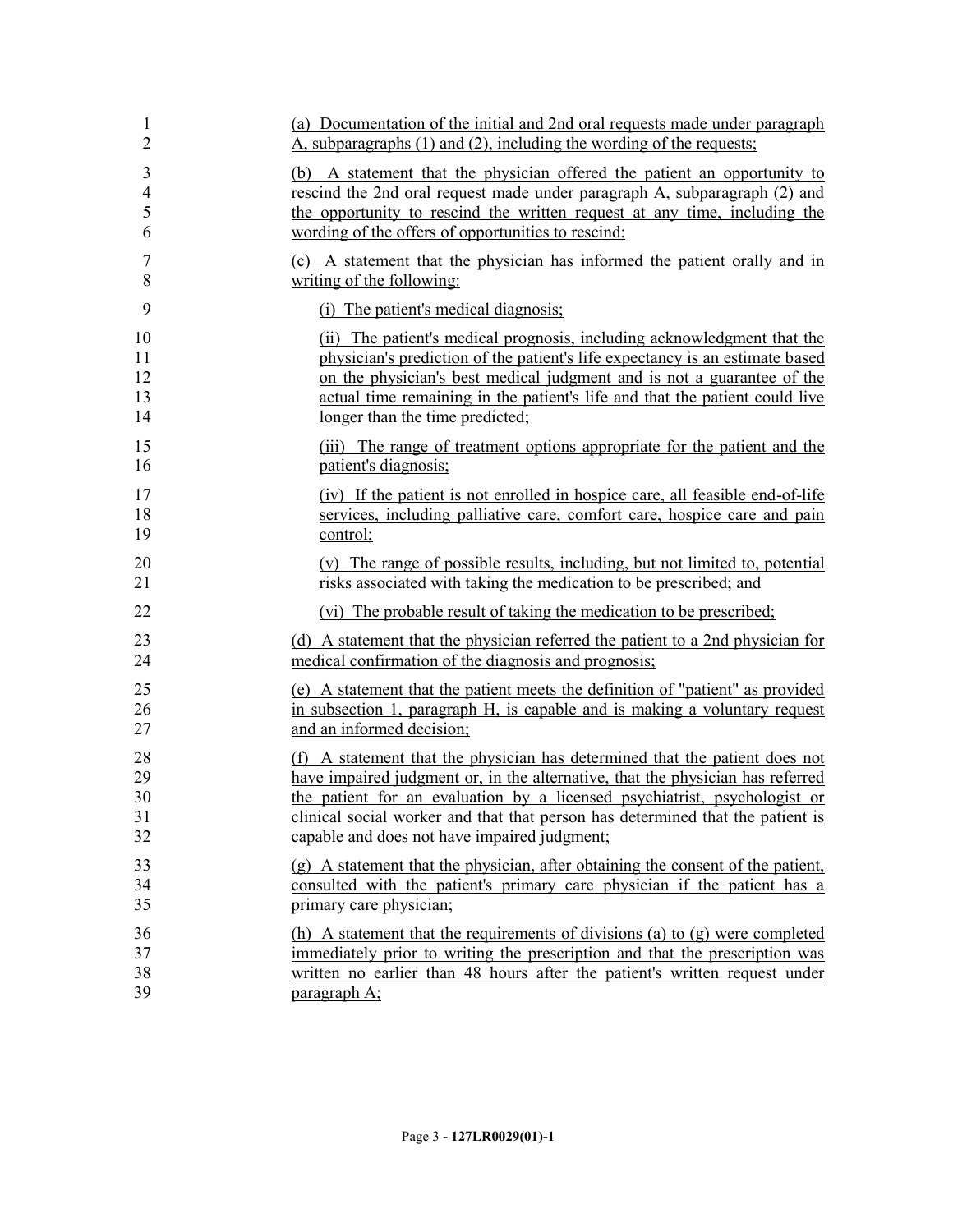| 1              | (i) A statement that the physician is licensed to dispense medication or                                                                                                |
|----------------|-------------------------------------------------------------------------------------------------------------------------------------------------------------------------|
| $\overline{2}$ | submitted the prescription to a licensed pharmacist as directed by the patient                                                                                          |
| 3              | under paragraph A, subparagraph (4); and                                                                                                                                |
| $\overline{4}$ | (i) A statement that the physician has fully complied with the requirements                                                                                             |
| 5              | of this subparagraph; and                                                                                                                                               |
| 6              | (3) Promptly notify the Department of Health and Human Services regarding                                                                                               |
| $\overline{7}$ | compliance with the requirements of this section, the patient's compliance with                                                                                         |
| 8              | paragraph A and the physician's compliance with this paragraph.                                                                                                         |
| 9              | <b>5. Construction.</b> This section may not be construed to limit civil or criminal                                                                                    |
| 10             | liability for gross negligence, recklessness or intentional misconduct of a person who acts                                                                             |
| 11             | in accordance with this section.                                                                                                                                        |
| 12             | <b>6.</b> No duty to aid or participate. A patient who acts to self-administer a lethal dose                                                                            |
| 13             | of medication in accordance with this section is not, as a result of taking those actions, a                                                                            |
| 14             | dependent adult as defined in Title 22, section 3472, subsection 6, an incapacitated adult                                                                              |
| 15             | as defined in Title 22, section 3472, subsection 10 or in need of protective services as                                                                                |
| 16             | defined in Title 22, section 3472, subsection 12. A person who is present when a patient,                                                                               |
| 17             | having followed the procedures required by this section, self-administers a lethal dose of                                                                              |
| 18             | medication does not have a duty to aid the patient and is not subject to civil or criminal                                                                              |
| 19             | liability solely for being present or solely for not acting to prevent the patient from self-                                                                           |
| 20             | administering the medication. A person does not have a duty, by law or contract, to                                                                                     |
| 21             | participate in the provision of a lethal dose of medication to a patient.                                                                                               |
| 22             | <b>7. Prohibition allowed.</b> With regard to a patient who is a resident or inpatient in a                                                                             |
| 23             | health care facility, the facility may adopt a policy that prohibits a health care provider                                                                             |
| 24             | from issuing a prescription to the patient for medication or providing medication that the                                                                              |
| 25             | health care provider knows the patient intends to self-administer in a lethal dose while in                                                                             |
| 26             | the health care facility. A health care facility that adopts a policy pursuant to this                                                                                  |
| 27             | subsection shall provide a copy of the policy to all health care providers employed in or                                                                               |
| 28             | by the facility. A health care provider who violates a policy of a health care facility                                                                                 |
| 29             | prohibiting issuing a prescription or providing medication as authorized by this                                                                                        |
| 30             | subsection may be sanctioned by the health care facility for the violation of policy.                                                                                   |
| 31             | 8. Protection from disciplinary and other actions. A health care facility or health                                                                                     |
| 32             | care provider is not subject to disciplinary action, loss of professional privileges or                                                                                 |
| 33             | professional licensing, certification, registration or other action or penalty for actions                                                                              |
| 34             | taken in good faith reliance on the provisions of this section or for refusal to take action                                                                            |
| 35             | that is authorized by this section. A physician who has a bona fide physician-patient                                                                                   |
| 36             | relationship with a patient may not be considered to have engaged in unprofessional                                                                                     |
| 37             | conduct for the purposes of professional licensure under Title 32, chapter 36 or 48 if the                                                                              |
| 38             | physician participates in the provision of medication to a patient in accordance with this                                                                              |
| 39             | section.                                                                                                                                                                |
| 40<br>41<br>42 | <b>9. Insurance policy prohibitions.</b> A patient whose life is insured under a life<br>insurance policy issued under the provisions of Title 24-A, chapter 29 and the |